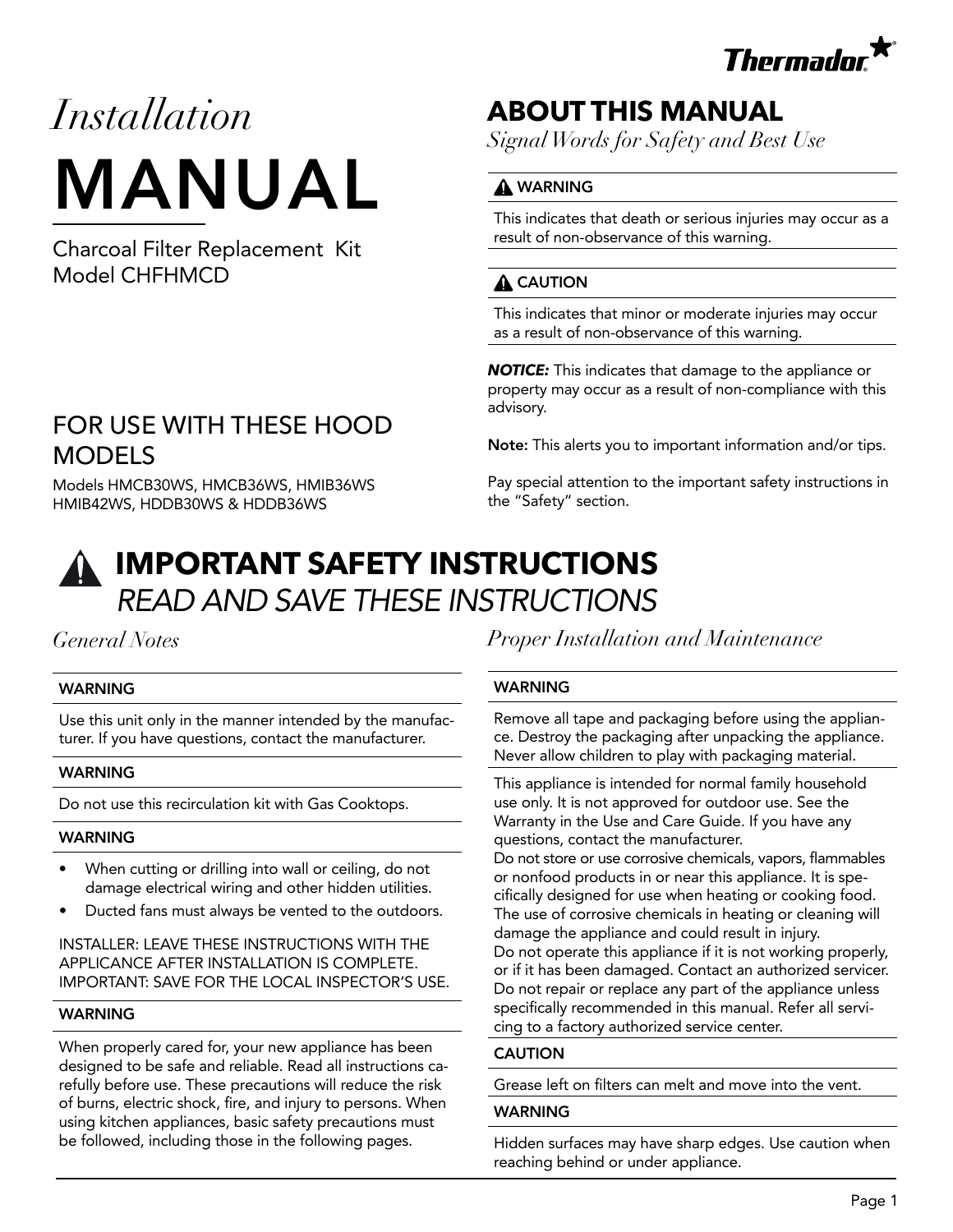# **IMPORTANT SAFETY INSTRUCTIONS** *READ AND SAVE THESE INSTRUCTIONS*

### *Fire Safety*

#### WARNING

Use this appliance only for its intended use as described in this manual.

Always have a working smoke detector near the kitchen. In the event that personal clothing or hair catches fire, drop and roll immediately to extinguish flames. Have an appropriate fire extinguisher available, nearby, highly visible and easily accessible near the appliance. Smother flames from food fires other than grease fires with baking soda. Never use water on cooking fires.

#### WARNING

#### TO REDUCE THE RISK OF INJURY TO PERSONS IN THE EVENT OF A RANGE TOP GREASE FIRE, OBSERVE THE FOLLOWING:<sup>a</sup>

- SMOTHER FLAMES with a close fitting lid, cookie sheet, or metal tray, then turn off the burner. BE CAREFUL TO PREVENT BURNS. If the flames do not go out immediately, EVACUATE AND CALL THE FIRE DEPARTMENT.
- NEVER PICK UP A FLAMING PAN you may get burned.
- DO NOT USE WATER, including wet dishcloths or towels - a violent steam explosion will result.
- Use an extinguisher ONLY if:
	- a) You know you have a class ABC extinguisher, and you already know how to operate it.
	- b) The fire is small and contained in the area where it started.
	- c) The fire department is being called.
	- d) You can fight the fire with your back to an exit.

a Based on "Kitchen Fire Safety Tips" published by NFPA.

Whenever possible, do not operate the ventilation system during a cooktop fire. However, do not reach through fire to turn it off.

#### WARNING

RISK OF FIRE

Hot oil and fat catch fire fast. Never leave hot oil and fat unsupervised.

Never extinguish a fire with water. Switch off the cooking position.

Suffocate flames carefully with a lid, a fire blanket or similar.

#### WARNING

#### RISK OF FIRE

Grease deposits in the grease filter can ignite. Clean the grease filter at least every two months or as frequently as necessary.

Never operate the appliance without the grease filter.

#### WARNING

#### RISK OF FIRE

Grease deposits in the grease filter can catch fire. Never work with a naked flame near the appliance (e.g. flambéing). Install the unit near a heat-producing appliance for solid fuels (e.g. wood or coal) only if there is a closed, non-detachable cover. There must be no flying sparks.

#### WARNING

RISK OF FIRE Use only metal ductwork.

#### WARNING

#### RISK OF BURNS

The accessible parts get hot during operation. Never touch hot parts. Keep children away.

#### **CAUTION**

It is recommended to wear gloves and long sleeves to protect hands and forearms from abrasion and potential scratches during the installation process.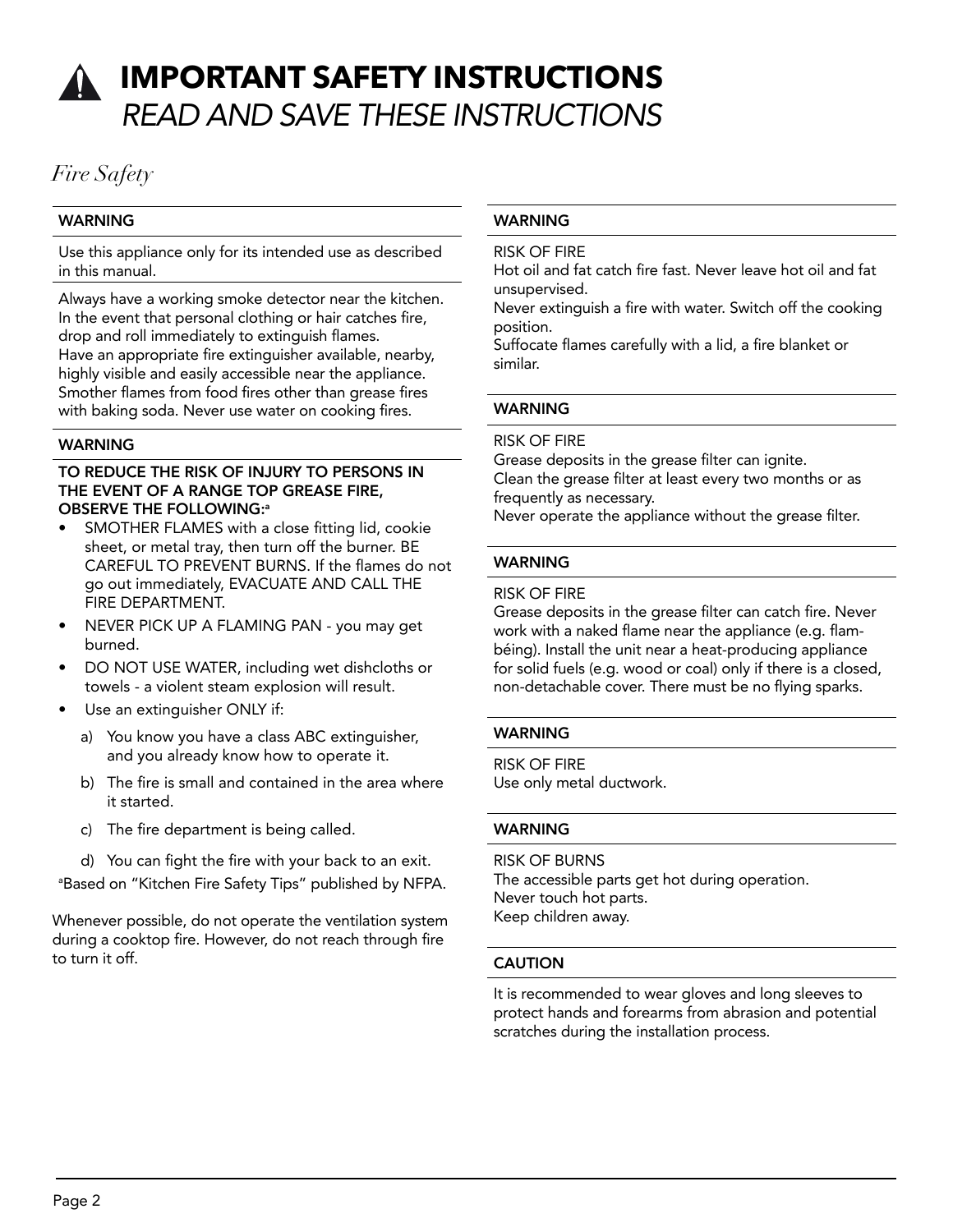# **IMPORTANT SAFETY INSTRUCTIONS** *READ AND SAVE THESE INSTRUCTIONS*

### *Child Safety*

When children become old enough to use the appliance, it is the responsibility of the parents or legal guardians to ensure that they are instructed in safe practices by qualified persons.

Do not allow anyone to climb, stand, lean, sit, or hang on any part of an appliance. This can damage the appliance or cause injury.

#### **WARNING**

Be sure the entire appliance (including the grease filters and light bulbs, if applicable) has cooled and grease has solidified before attempting to clean any part of the appliance.

Do not use steam cleaners to clean the appliance.

### *State of California Proposition 65 Warnings*

#### WARNING

This product can expose you to chemicals including vinyl chloride, which is known to the State of California to cause cancer and birth defects or other reproductive harm. For more information go to www.P65Warnings.ca.gov.

### *Protecting The Environment*

Unpack the appliance and dispose of the packaging in line with environmental requirements.

#### **NOTICE**

Risk of damage due to corrosion. Always turn appliance on when cooking to avoid condensation buildup. Condensation can lead to corrosion damage.

Risk of damage due to moisture entering into the electronic circuitry.

Never clean operator controls with a wet cloth.

Surface damage due to incorrect cleaning. Clean stainless steel surfaces in the grind direction only. Do not use any stainless steel cleaners for operator controls. Never use strong or abrasive cleaning agents, since they can cause surface damage.

Risk of damage from condensation back flow. Install exhaust vent at a slight downward slope away from the appliance (1° slope).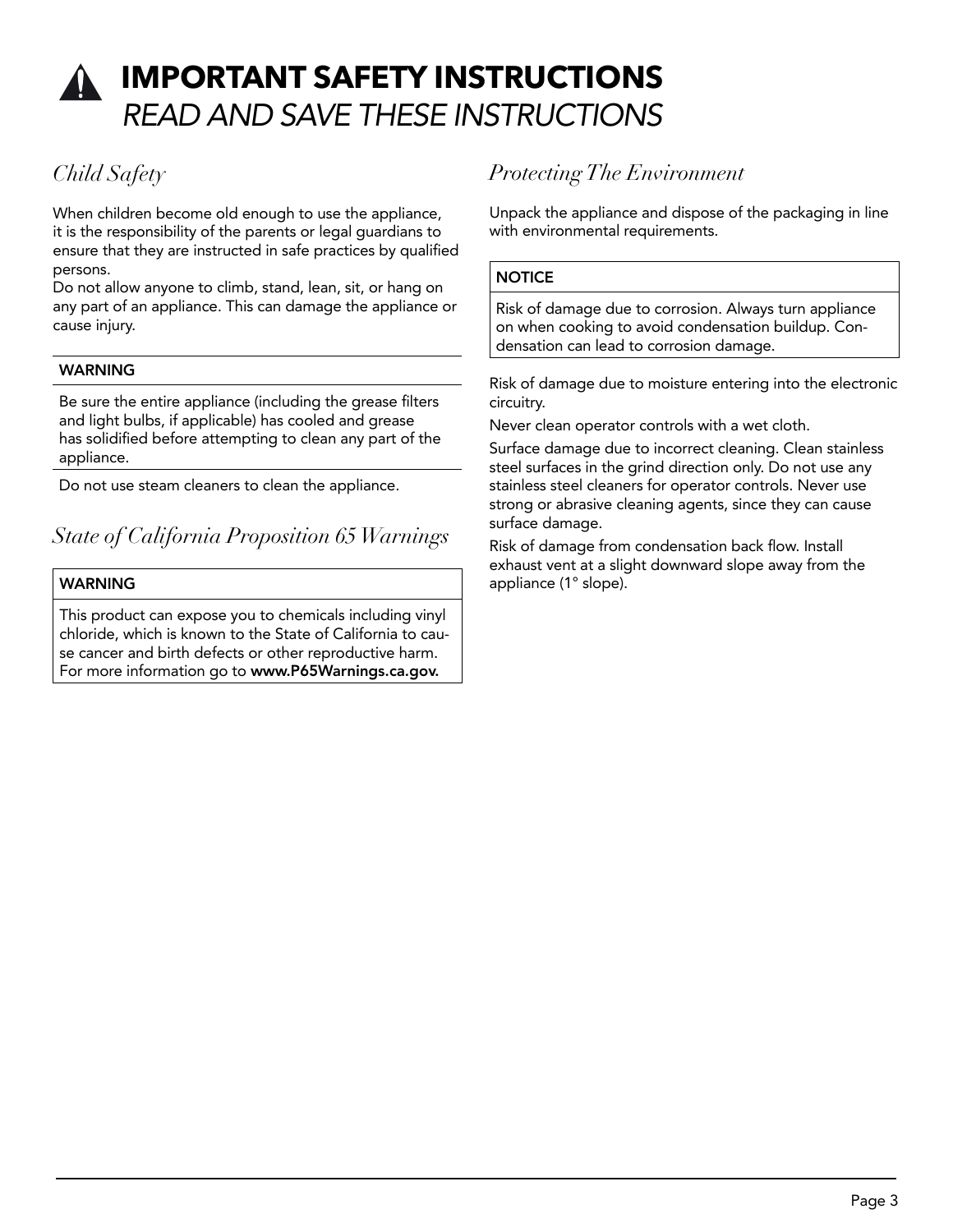# **Parts Supplied**

2 - Charcoal Filters

# **Installation Instructions**

#### Charcoal filter

In the recirculating mode, the air will be recirculated through disposable charcoal filters that help remove smoke and odors.

• Remove the grease filter of the hood.



• Position the charcoal filter inside the structure of the motor as shown in picture.



• Reinstall the grease filter onto the bottom of the hood.



NOTE: The charcoal filters cannot be cleaned. It should be replaced every 4-6 months (depending on hood usage).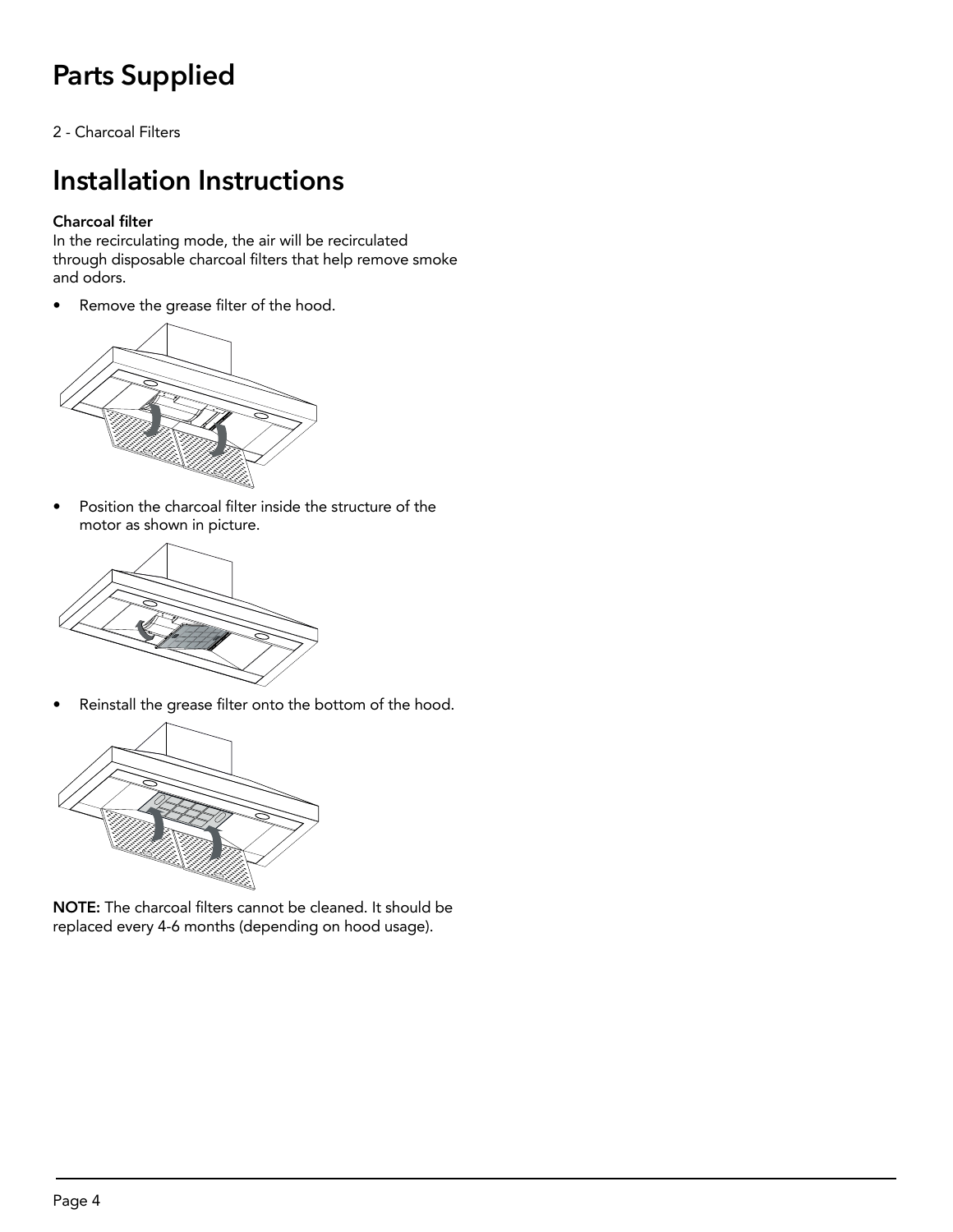

# *Manuel*  d'Installation

Filtre a charbon Modèle CHFHMCD

## POUR UTILISATION AVEC CES MODÈLES DE HOTTE

Modéles HMCB30WS, HMCB36WS, HMIB36WS HMIB42WS, HDDB30WS & HDDB36WS

# **À PROPOS DE CE MANUEL**

*Mots indicateurs pour la sécurité et une meilleure utilisation*

#### A AVERTISSEMENT

Ceci indique que le non-respect de cet avertissement peut causer des blessures graves ou la mort.

### **A** ATTENTION

Ceci indique que le non-respect de cet avertissement peut causer des blessures légères ou modérées.

*AVIS :* Ceci indique que le non-respect de cet avertissement peut entraîner des dommages à l'appareil.

Remarque: Ceci vous avertit de renseignements ou conseils importants

Accordez une attention particulière aux importantes consignes de sécurité dans la section "Sécurité".

# **CONSIGNES DE SÉCURITÉ IMPORTANTES**  *LISEZ CES DIRECTIVES ET CONSERVEZ-LES*

*Généralités*

#### AVERTISSEMENT

N'utilisez cet appareil que de la manière prévue par le fabricant. Si vous avez des questions, contactez le fabricant.

#### AVERTISSEMENT

N'utilisez pas ce kit de recirculation avec des cuisinières à gaz.

#### AVERTISSEMENT

- Veillez à ne pas endommager le câblage électrique ou d'autres équipements non apparents lors de la découpe ou du perçage du mur ou du plafond.
- Les ventilateurs canalisés doivent toujours rejeter l'air à l'extérieur.

INSTALLATEUR : LAISSEZ CES INSTRUCTIONS AVEC L'APPAREIL UNE FOIS L'INSTALLATION TERMINÉE. IMPORTANT : À CONSERVER POUR L'USAGE DE L'INS-PECTEUR LOCAL.

#### AVERTISSEMENT

Lorsqu'il est bien entretenu, votre nouvel appareil est conçu pour être sécuritaire et fiable. Lisez attentivement ces instructions avant d'utiliser l'appareil. Ces précautions réduiront les risques de brûlures, de chocs électriques, d'incendie et de blessures. Lorsque vous utilisez des appareils électroménagers, il est indispensable de suivre des précautions de sécurité de base, notamment celles indiquées dans les pages suivantes.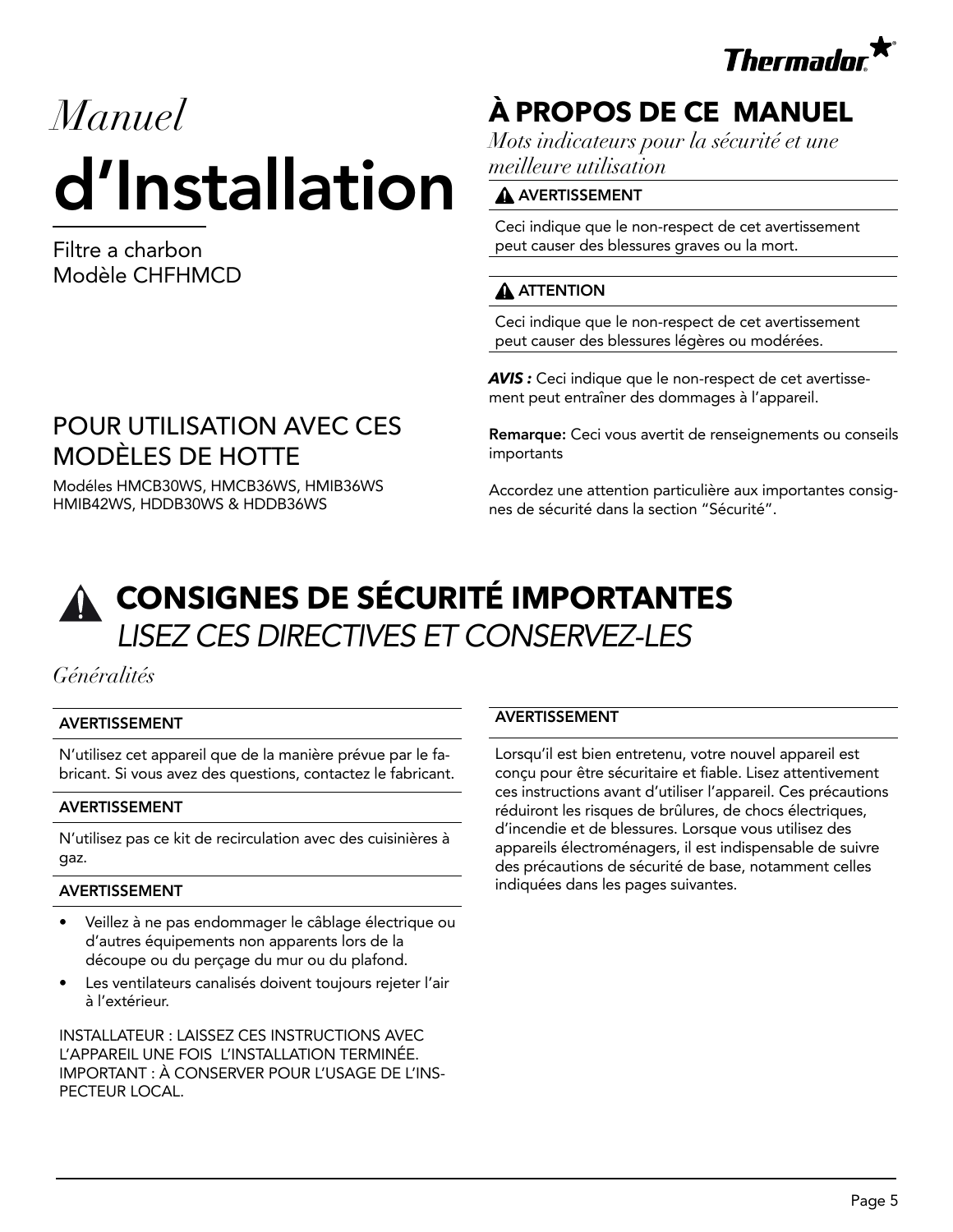# **CONSIGNES DE SÉCURITÉ IMPORTANTES**  *LISEZ CES DIRECTIVES ET CONSERVEZ-LES*

*Installation adéquate et entretien*

#### AVERTISSEMENT

Enlevez tous les rubans adhésifs et l'emballage avant d'utiliser l'appareil. Détruisez l'emballage une fois l'appareil déballé. Ne laissez jamais les enfants jouer avec le matériel d'emballage.

Cet appareil est prévu pour une utilisation normale dans un foyer uniquement. Il n'est pas homologué pour une utilisation à l'extérieur. Consultez l'avis de Garantie Limitée du produit dans le Guide d'utilisation et d'entretien. Si vous avez des questions, communiquez avec le fabricant. N'utilisez et ne rangez pas des produits chimiques corrosifs, des produits émettant des vapeurs, des produits inflammables ou des produits non alimentaires dans ou à proximité de l'appareil. Il est spécialement conçu pour être utilisé durant le réchauffage ou la cuisson d'aliments. L'utilisation de produits chimiques corrosifs lors du chauffage ou du nettoyage détériore l'appareil et peut causer des blessures.

N'utilisez pas cet appareil s'il est défectueux ou endommagé. Communiquez avec un centre de réparation agréé. Ne réparez ou ne remplacez aucune pièce de l'appareil à moins que ce manuel ne le recommande spécifiquement. Confiez l'entretien à un centre de réparation agréé par l'usine.

#### **ATTENTION**

Les graisses résiduelles sur les filtres peuvent fondre et passer dans le conduit.

#### AVERTISSEMENT

Les surfaces masquées peuvent comporter des arêtes tranchantes. Soyez prudent lorsque vous travaillez sur l'arrière ou le dessous de l'appareil.

### *Sécurité incendie*

#### AVERTISSEMENT

Utilisez cet appareil uniquement aux fins auxquelles il a été conçu, tel qu'indiqué dans ce manuel.

Ayez toujours un détecteur de fumée fonctionnel près de la cuisine. Si vos vêtements ou vos cheveux prennent feu, roulez-vous par terre immédiatement pour éteindre les flammes.

Assurez-vous d'avoir à portée de main un extincteur, bien visible et facilement accessible près de l'appareil. Étouffez les flammes des incendies d'aliments autres que des feux de graisse avec du bicarbonate de sodium. N'utilisez jamais de l'eau sur un feu de cuisine.

#### AVERTISSEMENT

OBSERVEZ LES CONSIGNES SUIVANTES DE MANIÈRE À RÉDUIRE LES RISQUES DE BLESSURES CORPORELLES EN CAS D'INCENDIE CAUSÉ PAR DE LA GRAISSE SUR LA SURFACE DE CUISSON:<sup>a</sup>

- ÉTOUFFEZ LES FLAMMES à l'aide d'un couvercle étanche, d'une tôle à biscuits ou d'un plateau en métal puis éteignez le brûleur. FAITES ATTENTION DE NE PAS VOUS BRÛLER. Si les flammes ne s'éteignent pas immédiatement, QUITTEZ LES LIEUX ET APPELEZ LE SERVICE DES INCENDIES.
- NE SOULEVEZ JAMAIS UNE CASSEROLE EN FLAMMES – vous pourriez vous brûler.
- N'UTILISEZ PAS D'EAU, ni de serviettes ou de linges mouillés – une violente explosion de vapeur pourrait survenir.
- Utilisez un extincteur SEULEMENT si :
	- a) Vous savez qu'il est de classe ABC et vous conaissez déjà son mode de fonctionnement.
	- b) L'incendie n'est pas très important et ne se propage pas.
	- c) Vous avez déjà téléphoné au service des incendies.
	- d) Vous pouvez combattre l'incendie en faisant dos à une sortie.

a Conseils tirés de la publication de la NFPA "Kitchen Fire Safety Tips".

Dans la mesure du possible, n'utilisez pas le système de ventilation en cas de feu sur la surface de cuisson. Cependant, ne traversez pas le feu pour l'éteindre.

#### AVERTISSEMENT

#### RISQUE D'INCENDIE

L'huile et la graisse chaudes prennent feu rapidement. Ne laissez jamais de l'huile et de la graisse chaudes sans surveillance. N'éteignez jamais un feu avec de l'eau. Éteignez l'élément de cuisson. Étouffez prudemment les flammes à l'aide d'un couvercle, d'une couverture antifeu ou d'un accessoire similaire.

#### AVERTISSEMENT

#### RISQUE D'INCENDIE

Les dépôts de graisse dans le filtre à graisses peuvent prendre feu. Nettoyez le filtre à graisses au moins tous les deux mois, ou aussi souvent que nécessaire. N'utilisez jamais l'appareil sans filtre à graisses.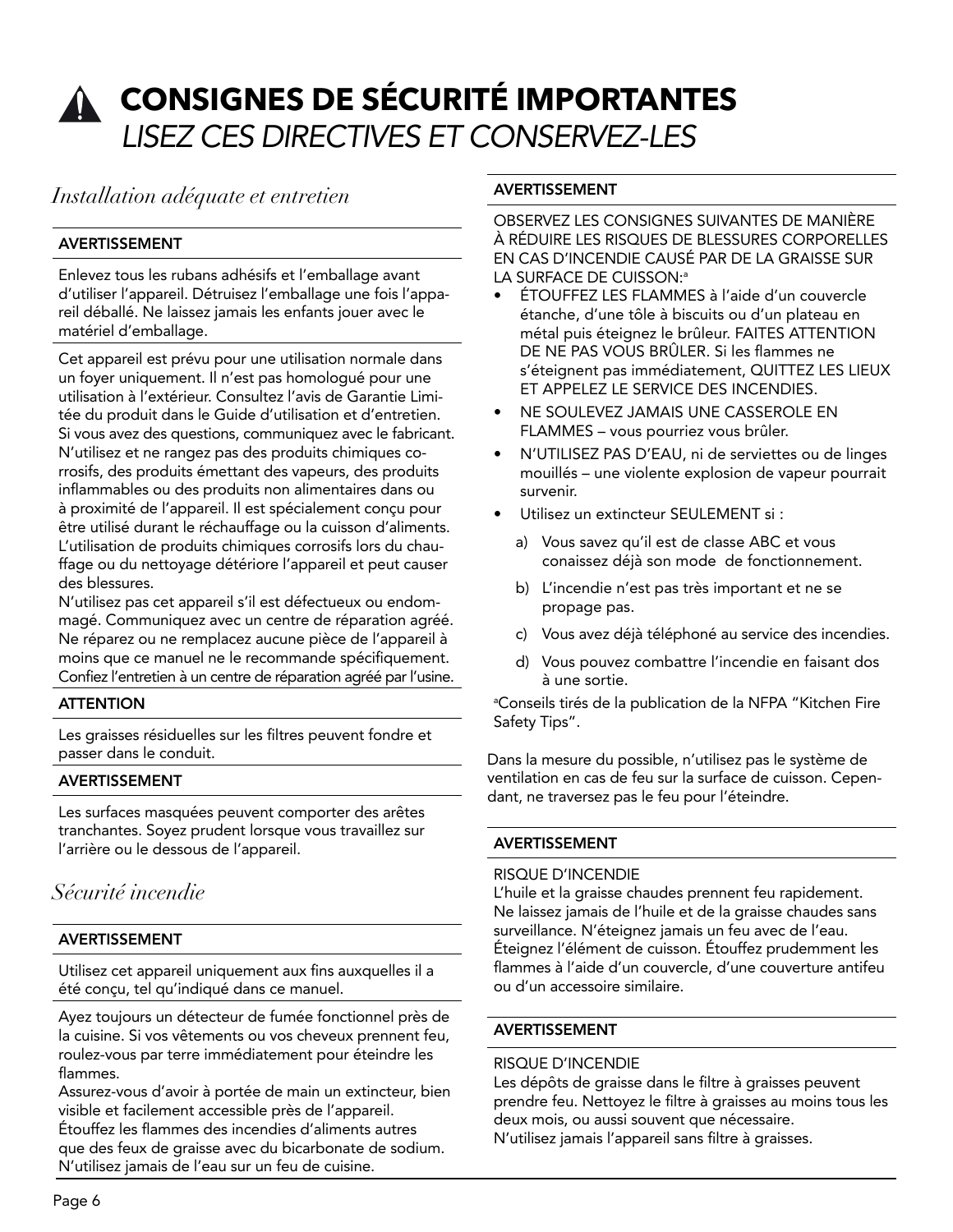# **CONSIGNES DE SÉCURITÉ IMPORTANTES**  *LISEZ CES DIRECTIVES ET CONSERVEZ-LES*

#### AVERTISSEMENT

#### RISQUE D'INCENDIE

Les dépôts de graisse dans le filtre à graisses peuvent s'enflammer. Ne travaillez jamais avec des flammes nues près de l'appareil (par ex. pour des flambées). N'installez l'unité près d'un appareil qui produit de la chaleur avec des combustibles solides (par ex. du bois ou charbon) qu'en présence d'un couvercle fermé et fixe. Il ne doit pas y avoir production d'étincelles.

#### AVERTISSEMENT

RISQUE D'INCENDIE N'utilisez que des conduits métalliques.

#### AVERTISSEMENT

#### RISQUE DE BRÛLURES

Les pièces accessibles chauffent en cours d'utilisation. Ne touchez jamais les pièces chaudes. Éloignez les enfants.

#### **ATTENTION**

Il est recommandé de porter des gants et des manches longues pour protéger les mains et les avant-bras des éraflures et d'éventuelles égratignures lors de l'installation.

### *Sécurité de l'enfant*

Lorsque des enfants sont en âge d'utiliser l'appareil, il incombe aux parents ou aux tuteurs légaux de veiller à ce que des personnes qualifiées leur enseignent les pratiques sécuritaires.

Ne laissez personne monter, se tenir debout, s'allonger, s'asseoir sur l'appareil ou se pendre à une pièce de l'appareil. Cela peut endommager l'appareil ou causer des blessures.

#### AVERTISSEMENT

Assurez-vous que l'ensemble de l'appareil (notamment les filtres à graisses et les ampoules, le cas échéant) est refroidi et que la graisse est solidifiée avant de nettoyer les pièces de l'appareil.

N'utilisez pas de nettoyeurs à vapeur pour nettoyer l'appareil.

### *Avertissements relatifs à la proposition 65 de l'État de Californie*

#### AVERTISSEMENT

Ce produit contient des produits chimiques, notamment du chlorure de vinyle, répertoriés par l'État de Californie comme pouvant causer le cancer, des malformations congénitales ou d'autres anomalies de la reproduction. Pour plus de détails, consultez www.P65Warnings.ca.gov.

### *Protection de l'environnement*

Déballez l'appareil et mettez l'emballage au rebut conformément aux exigences environnementales.

#### **REMARQUE**

Risque de dommages dus à la corrosion. Mettez toujours l'appareil en marche lorsque vous cuisinez pour éviter l'accumulation de condensation. La condensation peut entraîner des dommages liés à la corrosion.

Risque de dommages dû à l'humidité pénétrant dans les circuits électroniques. Ne nettoyez jamais le panneau de commande avec un chiffon humide.

Dommages à la surface en cas de nettoyage non adapté. Nettoyez les surfaces en acier inoxydable dans le sens du grain uniquement. N'utilisez pas de nettoyants pour l'acier inoxydable sur le panneau de commande. N'utilisez jamais de nettoyants forts ou abrasifs, au risque d'endommager la surface.

Risque de dommages causés par un refoulement de la condensation. Installez le conduit de sortie de manière à ce qu'il soit légèrement incliné par rapport à l'appareil (inclinaison de 1°).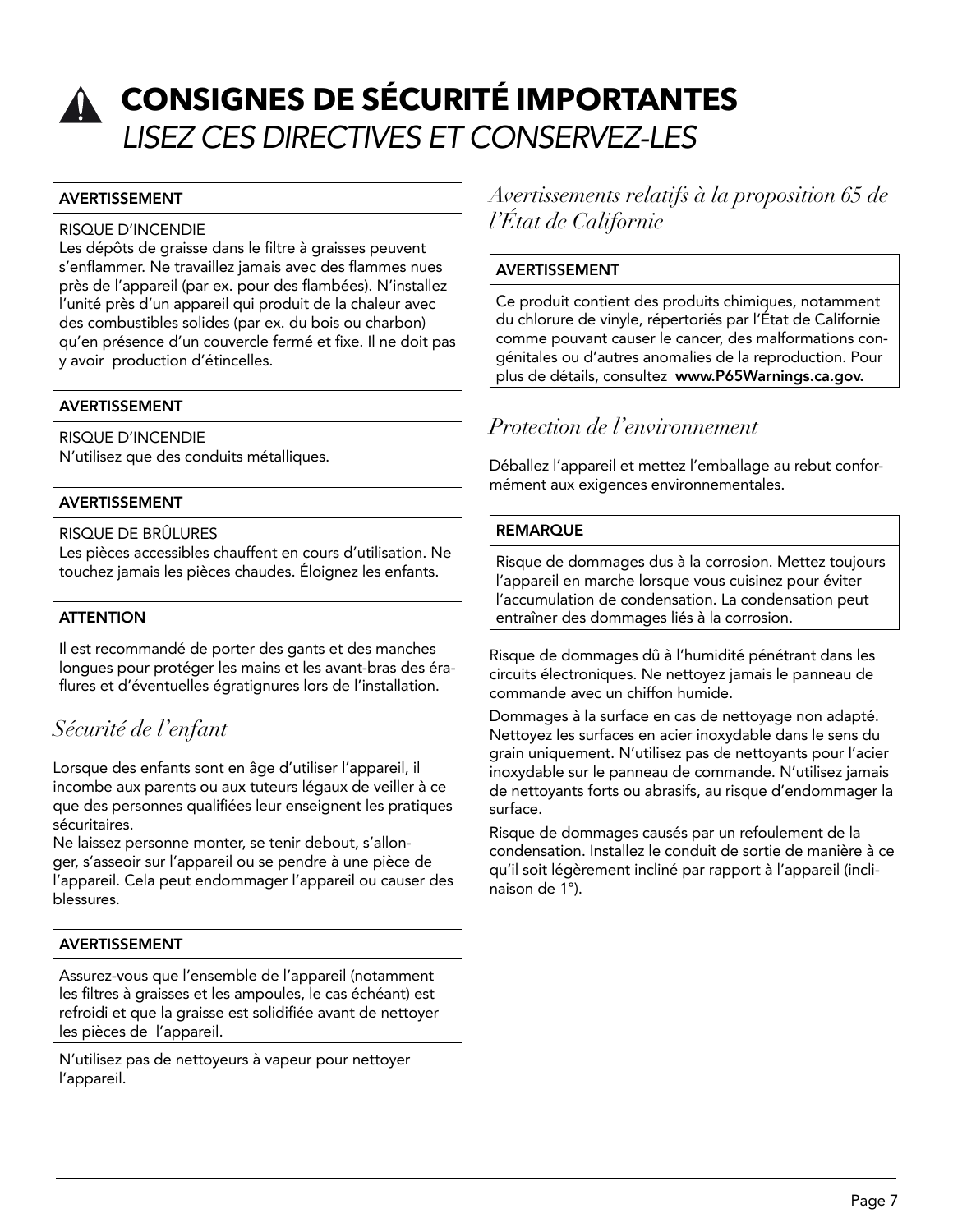# **Pièces incluses**

2 - Filtre a charbon

# **Instructions d'Installation**

#### Filtre à charbon

En mode recirculation, l'air circule à travers des filtres à charbon jetables qui aident à éliminer la fumée et les odeurs.

• Retirer chaque filtre a graisse.



• Placez le filtre de charbon de bois à l'intérieur de la structure du moteur.



• Réinstallez le filtre de graisse sur le fond de l'hotte aspirante.



REMARQUE: Les filtres à charbon ne peuvent pas être nettoyés. Il devrait être remplacé tous les 4-6 mois.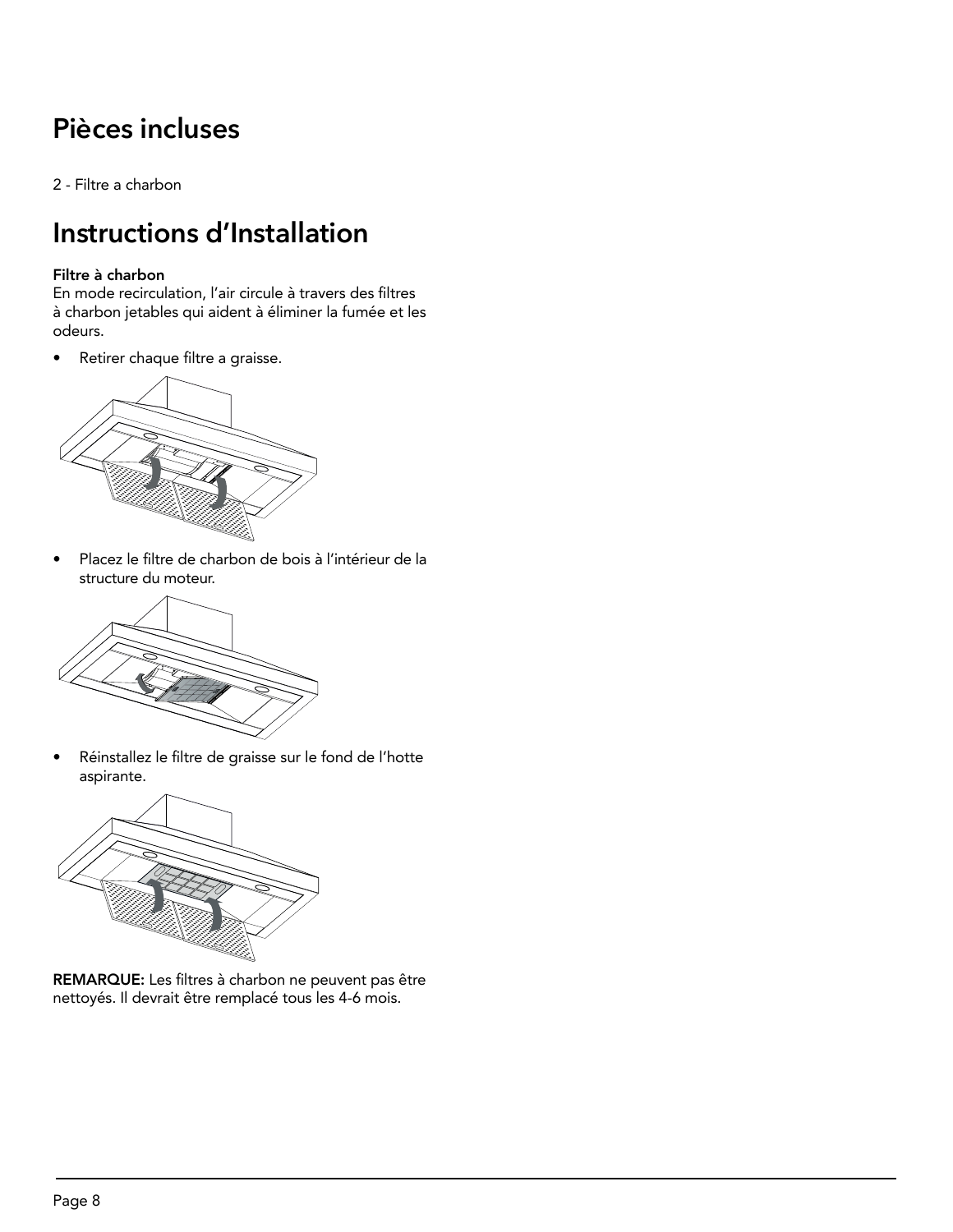

# *Manual de* Instalación

Kit de Filtro de Carbón Modelo CHFHMCD

## PARA SU USO CON ESTOS MODELOS DE CAMPANA

Modelos HMCB30WS, HMCB36WS, HMIB36WS HMIB42WS, HDDB30WS & HDDB36WS

# **ACERCA DE ESTE MANUAL**

*Palabras de señal para seguridad y mejor uso*

#### **A** ADVERTENCIA

Esto indica que podría producirse la muerte o lesiones graves como resultado de no hacer caso de esta advertencia.

### **A** PRECAUCIÓN

Esto indica que podrían producirse lesiones leves o moderadas como resultado de no hacer caso de esta advertencia

*AVISO:* Esto indica que podrían producirse daños al electrodoméstico o a la propiedad como resultado de no hacer caso de este aviso.

Nota: Esto le alerta ante información o consejos importantes.

Ponga atención especial a las instrucciones importantes en la sección "Seguridad".



# **INSTRUCCIONES DE SEGURIDAD IMPORTANTES** *LEER Y CONSERVAR ESTAS INSTRUCCIONES*

### *General Notes*

#### ADVERTENCIA

Use la unidad solo de la manera indicada por el fabricante. Si tiene preguntas, comuníquese con el fabricante.

#### ADVERTENCIA

No utilice este kit de recirculación con estufas de gas.

#### ADVERTENCIA

- Al cortar o perforar a través de la pared o del cielo raso, tenga cuidado de no dañar el cableado eléctrico ni otros servicios ocultos.
- Los ventiladores con conductos siempre deben ventearse hacia el exterior.

INSTALADOR: DEJE ESTAS INSTRUCCIONES CON EL ELECTRODOMÉSTICO DESPUÉS DE TERMINAR CON LA INSTALACIÓN. IMPORTANTE: GUARDE PARA EL USO DEL INSPECTOR LOCAL.

#### ADVERTENCIA

Su nuevo electrodoméstico ha sido diseñado para ser seguro y confiable cuando es bien cuidado. Lea detenidamente todas las instrucciones antes de usarlo. Estas precauciones reducirán el riesgo de quemaduras, descarga eléctrica, incendio y lesiones a personas. Al usar electrodomésticos de cocina, deben seguirse las precauciones.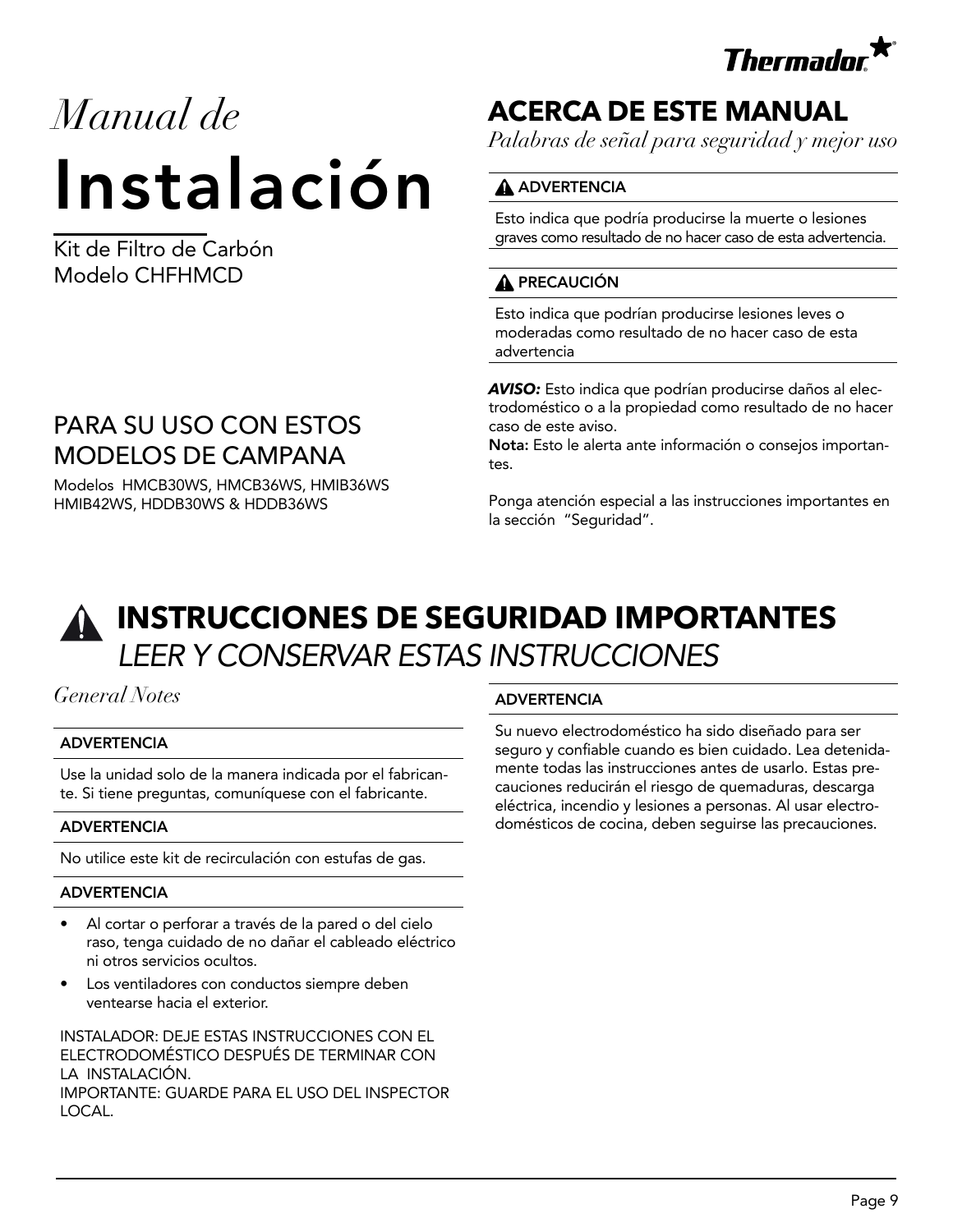# **INSTRUCCIONES DE SEGURIDAD IMPORTANTES** *LEER Y CONSERVAR ESTAS INSTRUCCIONES*

*Instalación y mantenimiento adecuados*

#### ADVERTENCIA

Retire toda la cinta y el empaque antes de usar el electrodoméstico. Destruya el empaque después de desempacar el electrodoméstico. Nunca permita que los niños jueguen con el material de empaque.

Este electrodoméstico ha sido diseñado solo para uso doméstico familiar normal. No está aprobado para usarse en exteriores. Vea la garantía en la guía de uso y cuidado Si tiene preguntas, comuníquese con el fabricante. No guarde ni use productos químicos corrosivos, vapores, o productos inflamables o que no sean alimentos en o cerca de este electrodoméstico. Está diseñado específicamente para usarlo al calentar o cocinar alimentos. El uso de productos químicos corrosivos al calentar o limpiar dañará el electrodoméstico y podría ocasionar lesiones. No opere este electrodoméstico si no funciona adecuadamente o si se ha dañado. Comuníquese con un proveedor de servicio autorizado.

No repare ni reemplace ninguna pieza del electrodoméstico a menos que así se recomiende específicamente en este manual. Refiera todo el servicio a un centro de servicio autorizado de fábrica.

#### PRECAUCIÓN

La grasa que queda sobre los filtros se puede derretir y moverse hacia el ventilador.

#### ADVERTENCIA

Las superficies ocultas pueden tener bordes afilados. Tenga cuidado al meter la mano detrás o debajo del electrodoméstico.

### *Seguridad ante incendios*

#### ADVERTENCIA

Use este electrodoméstico únicamente para lo que está diseñado, tal como se describe en este manual.

Siempre tenga cerca de la cocina un detector de humos en funcionamiento. En caso de que la ropa o el cabello se incendie, déjese caer de inmediato y ruede, para apagar las llamas.

Tenga cerca del electrodoméstico un extintor de incendios adecuado disponible, muy visible y fácilmente accesible. Apague con bicarbonato de sodio las llamas de incendios de madera que no sean producidos por grasa. Nunca use agua sobre incendios que surjan al cocinar.

#### **ADVERTENCIA**

#### PARA REDUCIR EL RIESGO DE LESIONES A LAS PER-SONAS EN CASO DE UN INCENDIO PRODUCIDO POR GRASA EN UNA ESTUFA, OBSERVE LO SIGUIENTE:<sup>a</sup>

- APAGUE LAS LLAMAS con una tapa de ajuste exacto, una charola para galletas o una bandeja de metal, y después apague el quemador. PROCEDA CON CU DADO PARA EVITAR QUEMADURAS. Si las llamas no se apagan inmediatamente, EVACUE EL ÁREA Y LLAME A LOS BOMBEROS.
- NUNCA LEVANTE UNA CACEROLA INCENDIADA, se puede quemar.
- NO USE AGUA, ni trapos o toallas de cocina mojados; puede producirse una explosión violenta de vapor.
- Use un extintor SOLO si:
	- a) Sabe que el extintor es de Clase ABC y sabe cómo hacerlo funcionar.
	- b) El incendio es pequeño y está confinado al área en la que se inició.
	- c) Se está llamando al Departamento de Bomberos.
	- d) Puede combatir el incendio teniendo la espalda orientada hacia una salida.

a Basado en "Kitchen Fire Safety Tips" (Sugerencias para la seguridad contra incendios en la cocina) publicado por NFPA.

Siempre que sea posible, no accione el sistema de ventilación en caso de incendio en una estufa. Sin embargo, no atraviese el fuego para apagarlo.

#### **ADVERTENCIA**

#### RIESGO DE INCENDIO

El aceite y la grasa calientes se incendian rápido. Nunca deje aceite y grasa calientes sin supervisión. Nunca extinga un incendio con agua. Apague el quemador correspondiente. Sofoque las llamas con cuidado con una tapa, una manta para incendios o algo similar.

#### **ADVERTENCIA**

#### RIESGO DE INCENDIO

Los depósitos de grasa en el filtro de grasa se pueden incendiar. Limpie el filtro de grasa por lo menos cada dos meses o con la frecuencia que sea necesaria. Nunca opere el electrodoméstico sin el filtro de grasa.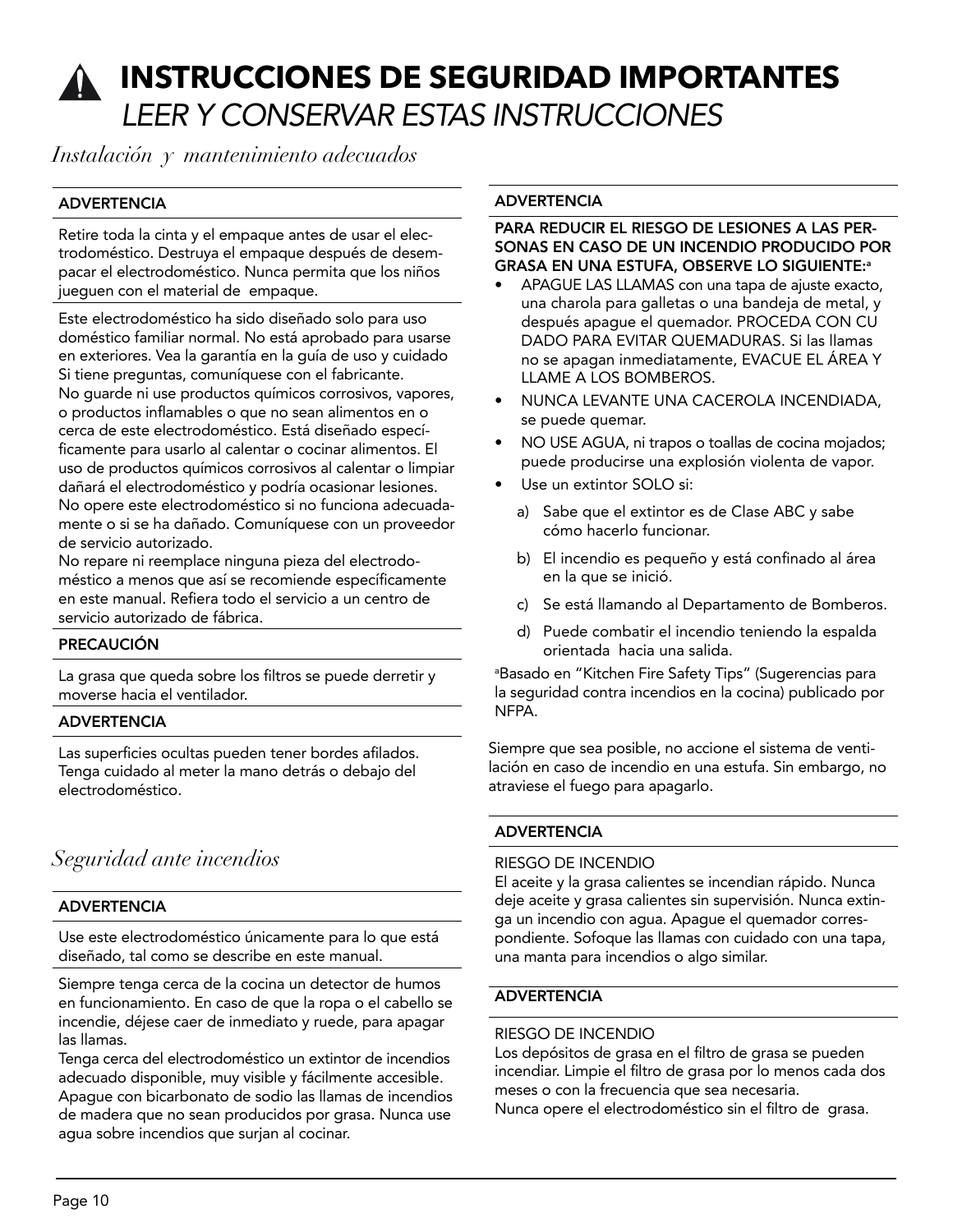# **INSTRUCCIONES DE SEGURIDAD IMPORTANTES** *LEER Y CONSERVAR ESTAS INSTRUCCIONES*

#### ADVERTENCIA

#### RIESGO DE INCENDIO

Los depósitos de grasa en el filtro de grasa se pueden incendiar. Nunca trabaje con una llama abierta cerca del electrodoméstico (por ejemplo, al flamear). Instale la unidad cerca de un electrodoméstico que produzca calor para combustibles sólidos (por ejemplo, madera o carbón) únicamente si hubiera una cubierta cerrada que no se quita. No debe haber chispas volando.

#### ADVERTENCIA

RIESGO DE INCENDIO Utilice solo conductos metálicos.

#### ADVERTENCIA

#### RIESGO DE QUEMADURAS

Las piezas accesibles pueden calentarse durante la operación. Nunca toque las piezas calientes. Mantenga lejos a los niños.

#### PRECAUCIÓN

Se recomienda usar guantes y manga larga para proteger manos y antebrazos de abrasión y posibles rasguños durante el proceso de instalación.

### *Seguridad con los niños*

Cuando los niños crecen lo suficiente como para usar el electrodoméstico, es responsabilidad de los padres o tutores legales asegurarse de que personas calificadas los instruyan en prácticas seguras.

No permita que nadie trepe, se pare, se incline, se siente o se cuelgue de ninguna parte de un electrodoméstico. Esto puede dañar el electrodoméstico o causar lesiones.

#### ADVERTENCIA

Asegúrese de que todo el electrodoméstico (incluidos los filtros de grasa y bombillas de luz, si corresponde), se haya enfriado y la grasa se haya solidificado antes de intentar limpiar cualquier parte del electrodoméstico.

No use limpiadores de vapor para limpiar el electrodoméstico.

*Advertencias de la Propuesta 65 del estado de California*

#### **ADVERTENCIA**

Este producto puede exponerlo a productos químicos, como cloruro de vinilo, conocidos en el estado de California como causantes de cáncer y defectos congénitos u otros daños reproductivos. Si desea más información, visite www.P65Warnings.ca.gov.

### *Protección del medio ambiente*

Desempaque el electrodoméstico y deseche el empaque, de acuerdo con los requisitos ambientales.

#### AVISO

Riesgo de daños debidos a la corrosión. Siempre encienda el electrodoméstico cuando cocine, para evitar la acumulación de condensación. La condensación puede conducir a daños por corrosión.

Riesgo de daños debido a la entrada de humedad en los circuitos electrónicos. Nunca limpie los controles del operador con un paño húmedo.

Puede dañarse la superficie por una limpieza incorrecta. Limpie las superficies de acero inoxidable solo en la dirección del grano. No use limpiadores de acero inoxidable en los controles del operador. Nunca use agentes de limpieza fuertes o abrasivos, pues pueden dañar la superficie.

Riesgo de daños por el contraflujo de la condensación. Instale un ventilador de escape en una pendiente ligeramente descendente, lejos del electrodoméstico (pendiente de 1°).